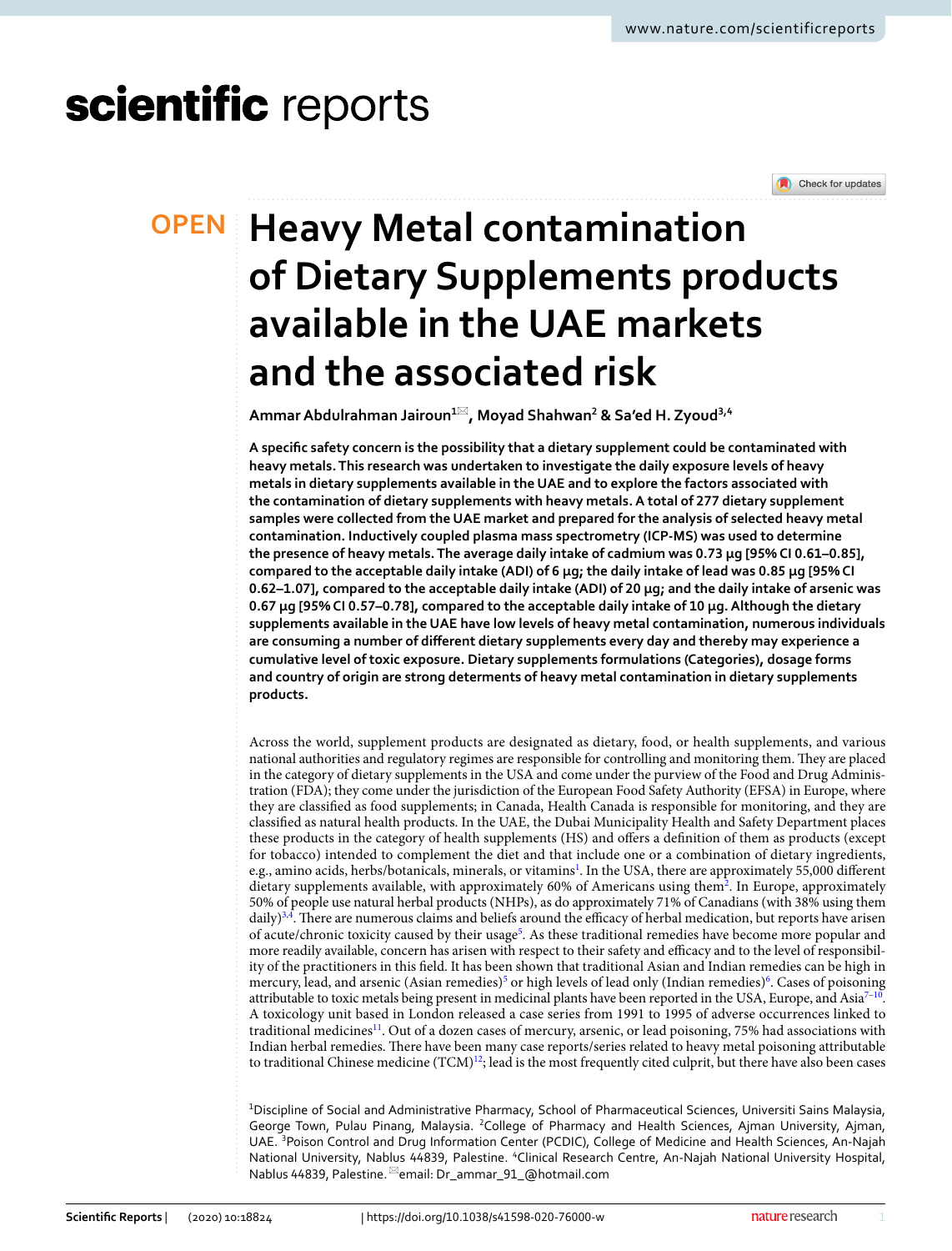| <b>Characteristics</b>        | <b>Groups</b>                                       | Frequency | Percentage     |
|-------------------------------|-----------------------------------------------------|-----------|----------------|
|                               | Herbal/botanical supplements                        | 121       | 43.7           |
|                               | <b>Vitamins</b>                                     | 19        | 6.9            |
|                               | Minerals                                            | 5         | 1.8            |
|                               | Vitamins + minerals                                 | 23        | 8.3            |
| DS combination of ingredients | Vitamins + herbs                                    | 9         | 3.2            |
|                               | Minerals + herbs                                    | 26        | 9.4            |
|                               | Vitamins + minerals + herbs                         | 30        | 10.8           |
|                               | Herbs + vitamins + minerals + fatty acids + enzymes | 13        | 4.7            |
|                               | Herbs + probiotics + enzymes + fatty acids          | 20        | 7.2            |
|                               | Amino acids + collagen                              | 11        | $\overline{4}$ |
|                               | Powder/liquid                                       | 13        | 4.7            |
|                               | Tablet                                              | 71        | 25.6           |
| Dosage forms                  | Soft gel                                            | 23        | 8.3            |
|                               | Capsule                                             | 157       | 56.7           |
|                               | Caplet                                              | 13        | 4.7            |
|                               | <b>USA</b>                                          | 168       | 60.6           |
|                               | India                                               | 25        | $\mathbf{q}$   |
| Country of origin             | EU                                                  | 48        | 17.3           |
|                               | Canada                                              | 28        | 10.1           |
|                               | Australia                                           | 8         | 2.9            |

<span id="page-1-0"></span>**Table 1.** Number and percentages of sample baseline characteristics.

of thallium, copper, arsenic, cadmium, and mercury found in TCM<sup>[12](#page-7-9)</sup>. Officials in California have undertaken the screening of imported Chinese remedies being offered for sale in Californian herbal outlets, looking for heavy metals and undeclared pharmaceuticals. Out of 251 products tested, 23 had multiple contaminants/adulterants, 36 held an average of 14.6 ppm arsenic, 24 had a minimum of 10 ppm lead, and 35 held an average of 1046 ppm mercury<sup>[13](#page-7-10)</sup>. Additional research by Koh and Woo showed that 42 proprietary Chinese medicines contained toxic heavy metals at levels in excess of the legal limits for Singapore<sup>[14](#page-7-11)</sup>. In adults, lead poisoning can increase blood pressure, cause cardiovascular disease, delay cognitive development, and cause renal tumours. Lead has a severe impact on the human brain; this seems to be the case in children in particular, with lead exposure being associated with poor learning capability and lower  $IQs<sup>15-18</sup>$  $IQs<sup>15-18</sup>$  $IQs<sup>15-18</sup>$ . Organic mercury has a higher toxicity than does inorganic mercury, as it is easier to ingest; it is highly damaging to the development of both foetuses and children<sup>[19](#page-7-14)</sup>. High levels of exposure to either inorganic or organic mercury can provoke neurological problems, which include seizures and even mortality<sup>[15](#page-7-12)</sup>. Excessive ingestion of cadmium chiefly attacks the kidneys and, to a lesser degree, the reproductive system<sup>[15](#page-7-12)</sup>, with arsenic having been shown to cause cancers<sup>[20](#page-7-15)</sup>, impaired reproductive systems<sup>[21](#page-7-16)</sup>, and atherosclerosis<sup>[22](#page-7-17)</sup>. Furthermore, chronic cadmium exposure can lead to nephrotoxicity in humans, chiefly as a result of tubular reabsorption abnormalities<sup>[23](#page-7-18)</sup>. Mercury and lead can be damaging to the nervous and renal systems and are capable of crossing the placental barrier and poisoning the foetus $^{24,25}$  $^{24,25}$  $^{24,25}$  $^{24,25}$  $^{24,25}$ .

In accordance with the legislation in the United Arab Emirates, manufacturers of dietary supplements are legally required to provide documented proof that the products they produce are manufactured in a safe way and are tested to ensure they are pure and of a satisfactory quality. However, despite such rules, a myriad of cases have arisen in which health supplements that have later been found to contain hazardous heavy metals have been sold on the open market<sup>[23](#page-7-18)</sup>. In addition, the products are not supported by solid clinical trials or suitable documentation<sup>[26](#page-7-21)[,27](#page-7-22)</sup>. In many cases, dietary supplements have been removed from sale and recalled after tests have found they were contaminated with microorganisms or prescription drugs<sup>[28–](#page-7-23)[30](#page-7-24)</sup>. Another significant challenge that impacts the safety of DS concerns the fact that many of them are manufactured in different countries. For example, they may be manufactured in China for sale in the United States. This can result in variations in the purity and quality of the products and the regulations by which they are produced and monitored. Furthermore, a lack of standardization between origin and production can entail that there are variations between batches. To our knowledge, limited research has been conducted in the UAE concerning the heavy metal contamination in dietary supplements.

Thus, this research aims to carry out an evaluation of the heavy metal content/contamination in dietary supplements offered in the UAE market and to determine the significant factors associated with such content which could be help the regulatory bodies in structuring a risk assessment module for the safety of dietary supplements.

#### **Results**

**Sample baseline characteristics.** Table [1](#page-1-0) presents the sample baseline characteristics of the dietary supplements (DSs). A total of 277 DS samples were collected from the UAE market and prepared for analysis of selected heavy metal contamination. The categories and ingredients of the studied DSs were as follows: 121 (43.7%) were herbal/botanical supplements; 19 (6.9%) vitamins; 5 (1.8%) minerals; 23 (8.3%) vitamins and min-

2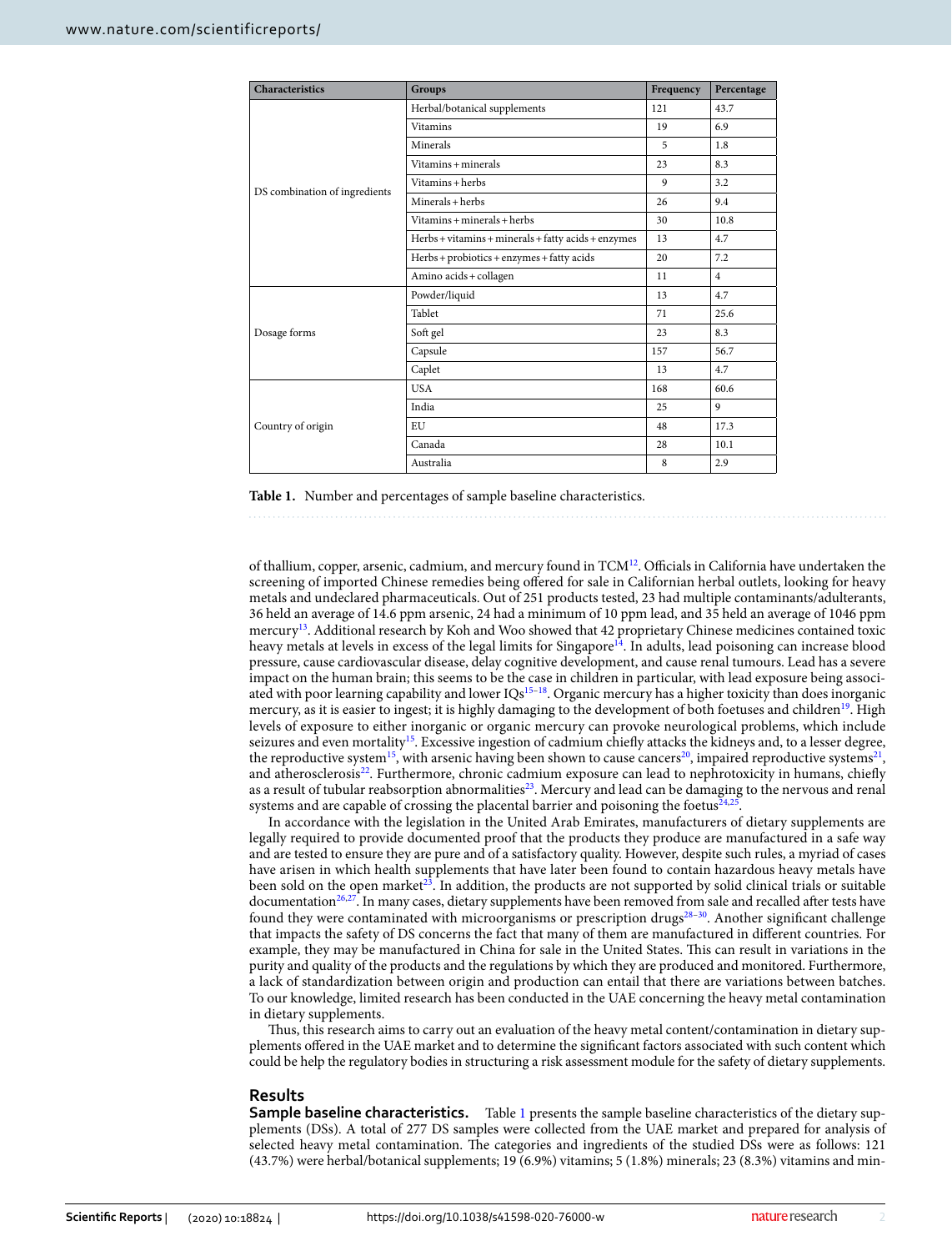|                    |              | Daily intake |          |        |      |        |               |  |  |  |
|--------------------|--------------|--------------|----------|--------|------|--------|---------------|--|--|--|
| <b>Heavy</b> metal | $ADI(\mu g)$ | Mean         | $\pm$ SD | 95% CI |      | Median | $Q3-Q1$       |  |  |  |
| Cadmium (Cd)       | 6.00         | 0.73         | ±1.03    | 0.61   | 0.85 | 0.47   | $0.84 - 0.18$ |  |  |  |
| Lead (Pb)          | 20.00        | 0.85         | $+1.94$  | 0.62   | 1.07 | 0.52   | $0.88 - 0.25$ |  |  |  |
| Arsenic (As)       | 10.00        | 0.67         | ±0.89    | 0.57   | 0.78 | 0.49   | $0.81 - 0.21$ |  |  |  |

<span id="page-2-0"></span>**Table 2.** Results of daily intake (μg/g) of heavy metals from dietary supplement products compared to acceptable daily intake (ADI).

|                   |                                                     | Cd daily intake |          |         | Pb daily intake |          |         | As Daily intake |          |         |
|-------------------|-----------------------------------------------------|-----------------|----------|---------|-----------------|----------|---------|-----------------|----------|---------|
| DS categories     | <b>Groups</b>                                       | Mean            | $\pm SD$ | P value | Mean            | $\pm SD$ | P value | Mean            | $\pm$ SD | P value |
|                   | Herbal supplements                                  | 0.65            | 0.81     |         | 2.72<br>0.88    |          | 0.69    | 1.02            |          |         |
|                   | Vitamins + minerals                                 | 0.41            | 1.26     |         | 0.53            | 1.20     | 0.666   | 0.19            | 0.28     | < 0.001 |
|                   | Vitamins + minerals + herbs                         | 0.83            | 1.04     | < 0.001 | 0.81            | 0.66     |         | 0.74            | 0.60     |         |
|                   | Amino acids + collagen                              | 0.19            | 0.33     |         | 0.76            | 1.21     |         | 0.65            | 1.04     |         |
|                   | Herbs + vitamins + minerals + fatty Acids + enzymes | 1.36            | 0.97     |         | 1.13            | 0.61     |         | 0.98            | 0.55     |         |
|                   | Herbs + probiotics + enzymes + fatty acids          | 1.51            | 1.27     |         | 1.40            | 1.21     |         | 1.40            | 1.21     |         |
|                   | Powder/liquid                                       | 1.14            | 1.80     |         | 1.52            | 1.92     | 0.164   | 2.17            | 2.77     | < 0.001 |
|                   | Tablet                                              | 0.81            | 1.16     |         | 1.12            | 3.55     |         | 0.57            | 0.52     |         |
| Dosage forms      | Soft gel                                            | 1.22            | 1.33     | 0.030   | 1.29            | 1.32     |         | 1.24            | 1.31     |         |
|                   | Capsule                                             | 0.60            | 0.82     |         | 0.61            | 0.53     |         | 0.54            | 0.40     |         |
|                   | Caplet                                              | 0.50            | 0.34     |         | 0.77            | 0.68     |         | 0.48            | 0.35     |         |
|                   | <b>USA</b>                                          | 0.76            | 1.02     |         | 0.74            | 0.83     | 0.007   | 0.76            | 1.04     | 0.082   |
| Country of origin | India                                               | 0.97            | 1.66     |         | 2.19            | 5.7      |         | 0.70            | 0.73     |         |
|                   | EU                                                  | 0.54            | 0.88     | 0.41    | 0.58            | 1.1      |         | 0.40            | 0.41     |         |
|                   | Canada                                              | 0.78            | 0.56     |         | 0.86            | 0.66     |         | 0.77            | 0.55     |         |
|                   | Australia                                           | 0.39            | 0.19     |         | 0.56            | 0.62     |         | 0.24            | 0.20     |         |

<span id="page-2-1"></span>**Table 3.** Daily intake (μg) of heavy metals from dietary supplement products according to sample baseline characteristics.

erals; 9 (3.2%) vitamins and herbs; 26 (9.4%) minerals and herbs; 30 (10.8%) vitamins, minerals and herbs; 13 (4.7%) herbs, vitamins, minerals, fatty acids and enzymes; and 20 (7.2%) herbs, probiotics, enzymes and fatty acids. The dosage forms of the DS sample also varied. Approximately 13 (4.7%) were powders/liquids, 71 (25.6%) tablets, 23 (8.3%) soft gels, 157 (56.7%) capsules and 13 (4.7%) caplets. Of the total, 168 (60.6%) samples were made in the USA, 25 (9%) were made in India, 28 (10.1%) were made in Canada, and 8 (2.9%) were made in Australia.

**Assessment of daily intake (μg) of heavy metals from dietary supplement products and acceptable daily intake (ADI).** Estimates of the daily intake of the three heavy metals are summarized in Table [2](#page-2-0). The average daily intake of cadmium was 0.73 μg [95% CI 0.61–0.85], compared to the acceptable daily intake (ADI) of 6 μg; the daily intake of lead was 0.85 μg [95% CI 0.62–1.07], compared to the acceptable daily intake (ADI) of 20 μg; and the daily intake of arsenic was 0.67 μg [95% CI 0.57–0.78], compared to the acceptable daily intake of 10 μg. Assuming that the consumers of the dietary supplements adhere to the manufacturer's instructions for use, the daily intake of arsenic would not exceed the ADI of any of the 277 DS products. However, the daily intake of cadmium exceeded the ADI for two products, and the daily intake of lead exceeded the ADI for one product. Overall, three dietary supplement samples (1.1%) exceeded the ADI of cadmium, lead and arsenic.

**Daily intake (μg) of heavy metals from dietary supplement products according to sample baseline characteristics.** The distribution of the daily intake of heavy metals from the dietary supplement products according to baseline characteristics is shown in Table [3.](#page-2-1)

There was a significant association between the daily intake of cadmium and dietary supplement categories  $(P<0.001)$ . The daily intake of cadmium from dietary supplements increased with the following: DS products containing herbs, probiotics, enzymes and fatty acids; DS products containing herbs, vitamins, minerals, fatty acids and enzymes; and DS products containing vitamins, minerals and herbs. Similarly, we detected a statistically significant association between the daily intake of cadmium and dosage forms  $(P=0.030)$ . The daily intake of cadmium from dietary supplements increased with powder/liquid dietary supplements and soft-gel dietary supplements.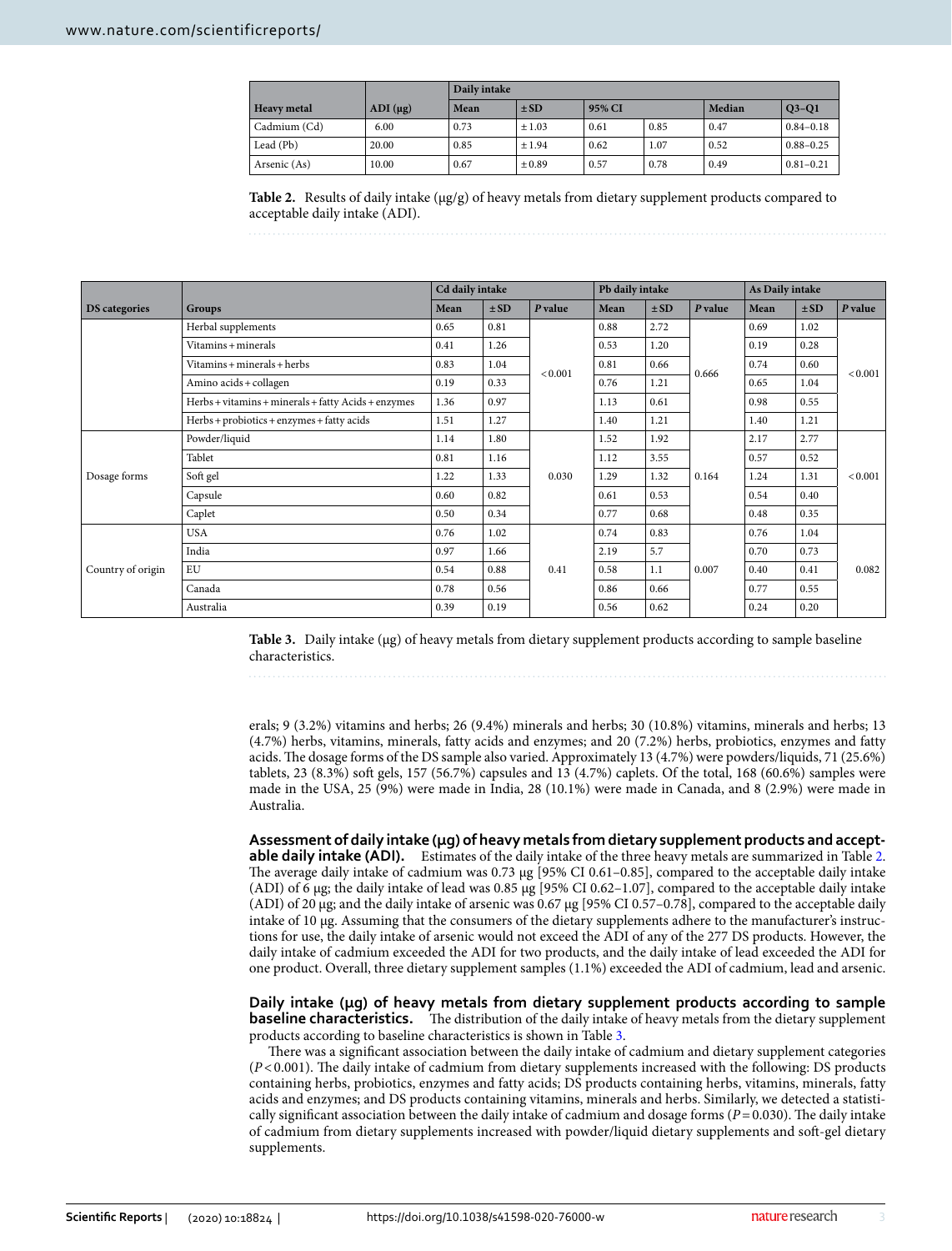|                                                     | Cd daily intake $(\mu g)$ |          |       |                     |                          |                          |                          |                          |
|-----------------------------------------------------|---------------------------|----------|-------|---------------------|--------------------------|--------------------------|--------------------------|--------------------------|
|                                                     | <b>Univariate</b>         |          |       | <b>Multivariate</b> |                          |                          |                          |                          |
| <b>Factors</b>                                      | $\beta$                   | 95% CI   |       | P value             | $\beta$                  | 95% CI                   |                          | P value                  |
| Amino acids + collagen                              | Ref                       |          |       |                     | $\qquad \qquad -$        | $\qquad \qquad -$        | -                        | -                        |
| Herbal supplements                                  | 0.46                      | $-0.15$  | 1.073 | 0.14                | $\overline{\phantom{m}}$ | $\qquad \qquad -$        | -                        | -                        |
| Vitamins + minerals                                 | 0.22                      | $-0.43$  | 0.88  | 0.49                | $\equiv$                 | $\qquad \qquad -$        | -                        | -                        |
| Vitamins + minerals + herbs                         | 0.64                      | 0.01     | 1.27  | 0.048               | $\equiv$                 | $\equiv$                 | $\equiv$                 | $\equiv$                 |
| Herbs + vitamins + minerals + fatty acids + enzymes | 1.17                      | 0.37     | 1.96  | 0.004               | 0.725                    | 0.168                    | 1.282                    | 0.011                    |
| Herbs + probiotics + enzymes + fatty acids          | 1.32                      | $-0.39$  | 0.78  | < 0.001             | 0.876                    | 0.421                    | 1.331                    | < 0.001                  |
| Caplet                                              | Ref                       |          |       |                     | $\qquad \qquad -$        | $\overline{\phantom{0}}$ | $\qquad \qquad -$        | -                        |
| Powder/liquid                                       | 0.63                      | $-0.015$ | 1.42  | 0.11                | $\overline{\phantom{m}}$ | -                        | -                        | -                        |
| Tablet                                              | 0.31                      | $-0.29$  | 0.91  | 0.31                | $\equiv$                 | $\overline{\phantom{0}}$ | $\overline{\phantom{0}}$ | $\overline{\phantom{0}}$ |
| Soft gel                                            | 0.71                      | 0.02     | 1.40  | 0.04                | $\equiv$                 | $\overline{\phantom{0}}$ | $\overline{\phantom{0}}$ | -                        |
| Capsule                                             | 0.10                      | $-0.48$  | 0.68  | 0.73                | $\equiv$                 | -                        | -                        | -                        |
| Australia                                           | Ref                       |          |       |                     | -                        | $\overline{\phantom{0}}$ | -                        | -                        |
| <b>USA</b>                                          | 0.36                      | $-0.37$  | 1.09  | 0.34                | $\overline{\phantom{0}}$ | -                        | -                        | -                        |
| India                                               | 0.57                      | $-0.25$  | 1.39  | 0.18                | $\equiv$                 | $\overline{\phantom{0}}$ | $\overline{\phantom{0}}$ | -                        |
| EU                                                  | 0.14                      | $-0.63$  | 0.91  | 0.72                | $\equiv$                 | -                        | $\overline{\phantom{0}}$ | -                        |
| Canada                                              | 0.38                      | $-0.43$  | 1.19  | 0.36                | $\equiv$                 | $\overline{\phantom{0}}$ | $\overline{\phantom{0}}$ | -                        |

<span id="page-3-0"></span>**Table 4.** Univariate and multivariate analysis of factors associated with Cd daily intake. P values less than 0.05 were considered statistically significant, "–" not included in the multivariate linear regression model. β, beta coefficient; CI, confidence interval.

Moreover, we reported a statistically significant relation between the country of origin and the daily intake of lead ( $P = 0.007$ ). The daily intake of lead from dietary supplements was higher in products made in India and the EU.

In addition, we observed a statistically significant association between the daily intake of arsenic and dietary supplement categories ( $P < 0.001$ ). The daily intake of arsenic from dietary supplements increased with the following: DS products containing herbs, probiotics, enzymes and fatty acids; and DS products containing herbs, vitamins, minerals, fatty acids and enzymes. The same pattern of results was reported between the daily intake of arsenic and dosage forms ( $P < 0.001$ ). The daily intake of arsenic from dietary supplements increased with the powder/liquid dietary supplements and soft-gel dietary supplements. For more details, see Table [3](#page-2-1).

**Factors associated with dietary supplement contamination with (μg) heavy metals.** Univariate and multivariate logistic regression analysis was used to examine the factors associated with dietary supplement contamination with heavy metals.

From the multivariate liner regression model, dietary supplements containing herbs, vitamins, minerals, fatty acids and enzymes (β = 0.725, CI 0.168–1.282, P value = 0.011) and supplements containing herbs, probiotics, enzymes and fatty acids (β = 0.876, CI 0.421–1.33, P value = 0.000) jointly increased the risk of dietary supplement contamination with cadmium (Table [4\)](#page-3-0).

Regarding the lead, multivariate liner regression analysis showed that dietary supplements in capsule form (β = −0.75, CI − 1.21 to − 0.29, P value = 0.002) decreased the risk of lead contamination in dietary supplements, but supplements produced in India ( $β = 1.59$ , CI 0.83–2.37, P value = 0.000) increased the risk of dietary supplement contamination with lead (Table [5](#page-4-0)).

For arsenic, multivariate liner regression analysis showed that supplements containing vitamins and minerals ( $\beta$  = −0.55, CI − 0.79 to − 0.31, P value = 0.000) decreased the risk of dietary supplement contamination with arsenic, while supplements containing herbs, probiotics, enzymes and fatty acids (β = 0.53, CI 0.16–0.89, P value = 0.005), supplements in powder/liquid form ( $β$  = 1.65, CI 1.22 to 2.07, P value = 0.000) and supplements in soft-gel form (β = 0.52, CI 0.18 to 0.86, P value = 0.003) had an increased risk of contamination with arsenic  $(Table 6)$  $(Table 6)$ .

#### **Discussion**

In the UAE, only a small number of dietary supplement products are produced by a small number of companies; most of these types of products are imported from other countries. The dietary supplement market in the UAE is growing each year. In 20[1](#page-7-0)4, Dubai had 690 outlets for such products, increasing to 714 in 2015 and 800 in 2016<sup>1</sup>. Additionally, there has been a very significant increase in the numbers and total weights of dietary supplement consignments that have passed through Dubai ports and that have been subject to inspection by the health and safety department between 2012 and 2015. It is vital that their safety be critically evaluated to allay concerns regarding ways in which ready-made dietary supplements could be of poor quality, adulterated, and/or toxic. A specific safety concern is the possibility that a dietary supplement could be contaminated with heavy metals. This

4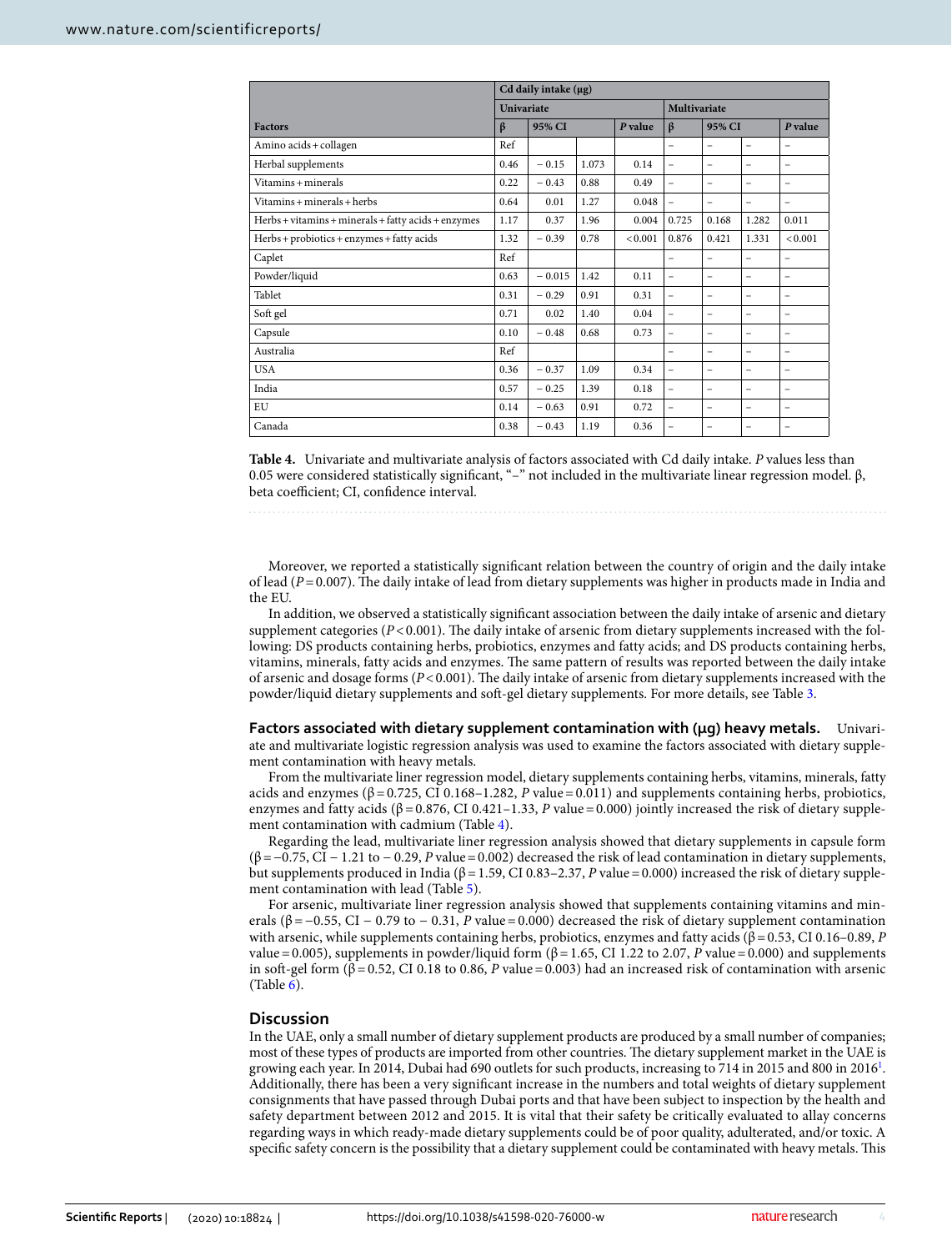|                                                     | Pb Daily intake (µg) |         |       |         |                          |                          |                          |                          |  |         |
|-----------------------------------------------------|----------------------|---------|-------|---------|--------------------------|--------------------------|--------------------------|--------------------------|--|---------|
|                                                     | Univariate           |         |       |         | <b>Multivariate</b>      |                          |                          |                          |  |         |
| <b>Factors</b>                                      | β                    | 95% CI  |       | P value |                          |                          | $\beta$                  | 95% CI                   |  | P value |
| Amino acids + collagen                              | Ref                  |         |       |         | $\qquad \qquad -$        | $\overline{\phantom{0}}$ | $\overline{\phantom{m}}$ | -                        |  |         |
| Herbal supplements                                  | 0.12                 | $-1.09$ | 1.33  | 0.85    | $\equiv$                 | $\qquad \qquad -$        | $\overline{\phantom{0}}$ | $\qquad \qquad -$        |  |         |
| Vitamins + minerals                                 | $-0.23$              | $-1.51$ | 1.06  | 0.73    | $\equiv$                 | -                        | $\qquad \qquad -$        | -                        |  |         |
| $V$ itamins + minerals + herbs                      | 0.048                | $-1.20$ | 1.29  | 0.94    | $\equiv$                 | -                        | $\overline{\phantom{0}}$ | -                        |  |         |
| Herbs + vitamins + minerals + fatty acids + enzymes | 0.37                 | $-1.20$ | 1.94  | 0.64    | $\equiv$                 | -                        | $\overline{\phantom{0}}$ | -                        |  |         |
| Herbs + probiotics + enzymes + fatty acids          | 0.64                 | $-0.79$ | 2.08  | 0.38    | $\equiv$                 | -                        | $\overline{\phantom{0}}$ | -                        |  |         |
| Caplet                                              | Ref                  |         |       |         | $\overline{\phantom{0}}$ | -                        | $\overline{\phantom{0}}$ | -                        |  |         |
| Powder/liquid                                       | 0.75                 | $-0.74$ | 2.242 | 0.32    | $\equiv$                 | -                        | $\overline{\phantom{a}}$ | -                        |  |         |
| Tablet                                              | 0.35                 | $-0.79$ | 1.49  | 0.55    | $\overline{\phantom{m}}$ | -                        | $\overline{\phantom{a}}$ | -                        |  |         |
| Soft gel                                            | 0.53                 | $-0.79$ | 1.85  | 0.43    | $\equiv$                 | $\equiv$                 | $\overline{\phantom{a}}$ | -                        |  |         |
| Capsule                                             | $-0.16$              | $-1.25$ | 0.94  | 0.78    | $-0.75$                  | $-1.21$                  | $-0.29$                  | 0.002                    |  |         |
| Australia                                           | Ref                  |         |       |         | $\qquad \qquad -$        | $\overline{\phantom{0}}$ | $\overline{\phantom{0}}$ | $\overline{\phantom{0}}$ |  |         |
| <b>USA</b>                                          | 0.18                 | $-1.18$ | 1.54  | 0.79    | $\equiv$                 | -                        | $\overline{\phantom{a}}$ | -                        |  |         |
| India                                               | 1.64                 | 0.12    | 3.17  | 0.035   | 1.599                    | 0.83                     | 2.37                     | < 0.001                  |  |         |
| EU                                                  | 0.03                 | $-1.40$ | 1.46  | 0.97    | $\overline{\phantom{0}}$ | -                        | $\overline{\phantom{0}}$ | -                        |  |         |
| Canada                                              | 0.30                 | $-1.20$ | 1.80  | 0.69    | $\overline{\phantom{0}}$ | -                        | $\qquad \qquad -$        | -                        |  |         |

<span id="page-4-0"></span>**Table 5.** Univariate and multivariate analysis of factors associated with Pb daily intake. P values less than 0.05 were considered statistically significant, "–" not included in the multivariate linear regression model. β, beta coefficient; CI, confidence interval.

|                                                     | As daily intake $(\mu g)$ |         |      |              |                          |                          |                   |                          |  |
|-----------------------------------------------------|---------------------------|---------|------|--------------|--------------------------|--------------------------|-------------------|--------------------------|--|
|                                                     | Univariate                |         |      | Multivariate |                          |                          |                   |                          |  |
| <b>Factors</b>                                      | $\beta$                   | 95% CI  |      | P value      | $\beta$                  | 95% CI                   |                   | P value                  |  |
| Amino acids + collagen                              | Ref                       |         |      |              | $\qquad \qquad -$        | -                        | $\qquad \qquad -$ | -                        |  |
| Herbal supplements                                  | 0.04                      | $-0.49$ | 0.56 | 0.89         |                          |                          |                   |                          |  |
| Vitamins + minerals                                 | $-0.46$                   | $-1.02$ | 0.10 | 0.11         | $-0.55$                  | $-0.79$                  | $-0.31$           | 0.000                    |  |
| $V$ itamins + minerals + herbs                      | 0.09                      | $-0.45$ | 0.63 | 0.75         | $\equiv$                 | -                        | -                 | $\overline{\phantom{0}}$ |  |
| Herbs + vitamins + minerals + fatty acids + enzymes | 0.33                      | $-0.35$ | 1.01 | 0.34         | $\equiv$                 | -                        | -                 | $\qquad \qquad -$        |  |
| Herbs + probiotics + enzymes + fatty acids          | 0.75                      | 0.13    | 1.38 | 0.018        | 0.53                     | 0.16                     | 0.89              | 0.005                    |  |
| Caplet                                              | Ref                       |         |      |              | $\qquad \qquad -$        | $\qquad \qquad -$        | $\qquad \qquad -$ | $\overline{\phantom{0}}$ |  |
| Powder/liquid                                       | 1.69                      | 1.07    | 2.32 | < 0.001      | 1.65                     | 1.219                    | 2.075             | < 0.001                  |  |
| Tablet                                              | 0.09                      | $-0.38$ | 0.57 | 0.69         | $\qquad \qquad -$        | -                        | $\qquad \qquad -$ | $\overline{\phantom{0}}$ |  |
| Soft gel                                            | 0.76                      | 0.21    | 1.31 | 0.007        | 0.52                     | 0.18                     | 0.86              | 0.003                    |  |
| Capsule                                             | 0.06                      | $-0.40$ | 0.51 | 0.81         | $\overline{\phantom{a}}$ | $\overline{\phantom{0}}$ | -                 | $\overline{\phantom{0}}$ |  |
| Australia                                           | Ref                       |         |      |              | $\qquad \qquad -$        | -                        | -                 | -                        |  |
| <b>USA</b>                                          | 0.51                      | $-0.12$ | 1.14 | 0.11         | $\qquad \qquad -$        | -                        | -                 | -                        |  |
| India                                               | 0.46                      | $-0.25$ | 1.16 | 0.20         | $\equiv$                 | $\overline{\phantom{0}}$ | -                 | -                        |  |
| <b>EU</b>                                           | 0.15                      | $-0.51$ | 0.82 | 0.65         | $\equiv$                 | -                        | -                 | -                        |  |
| Canada                                              | 0.52                      | $-0.17$ | 1.22 | 0.14         | $\equiv$                 | $\overline{\phantom{0}}$ | -                 | -                        |  |

<span id="page-4-1"></span>**Table 6.** Univariate and multivariate analysis of factors associated with As daily intake. P values less than 0.05 were considered statistically significant, "–-" not included in the multivariate linear regression model. β, beta coefficient; CI, confidence interval.

research was undertaken to investigate the daily exposure levels of heavy metals in dietary supplements available in the UAE market and to investigate why certain supplements should be contaminated with such metals.

This research demonstrated that across all products, those that did not comply with the recommended daily limits for cadmium, lead, and/or arsenic comprised 1.1% of the total [95% CI − 0.14 to 2.3], which is, on the whole, a reassuring and satisfactory outcome. The same pattern of the results were reported in other previous studies in which few dietary supplements products exceeded established daily limits for heavy metal contamina-tion when taken on their own<sup>[31,](#page-7-25)[32](#page-7-26)</sup>.

This research found that the concentration of the average daily intake of cadmium was 0.73 μg/day, which exceeded that found by Canadian researchers (0.199 μg/day)<sup>[31](#page-7-25)</sup> but was less than that found in another study in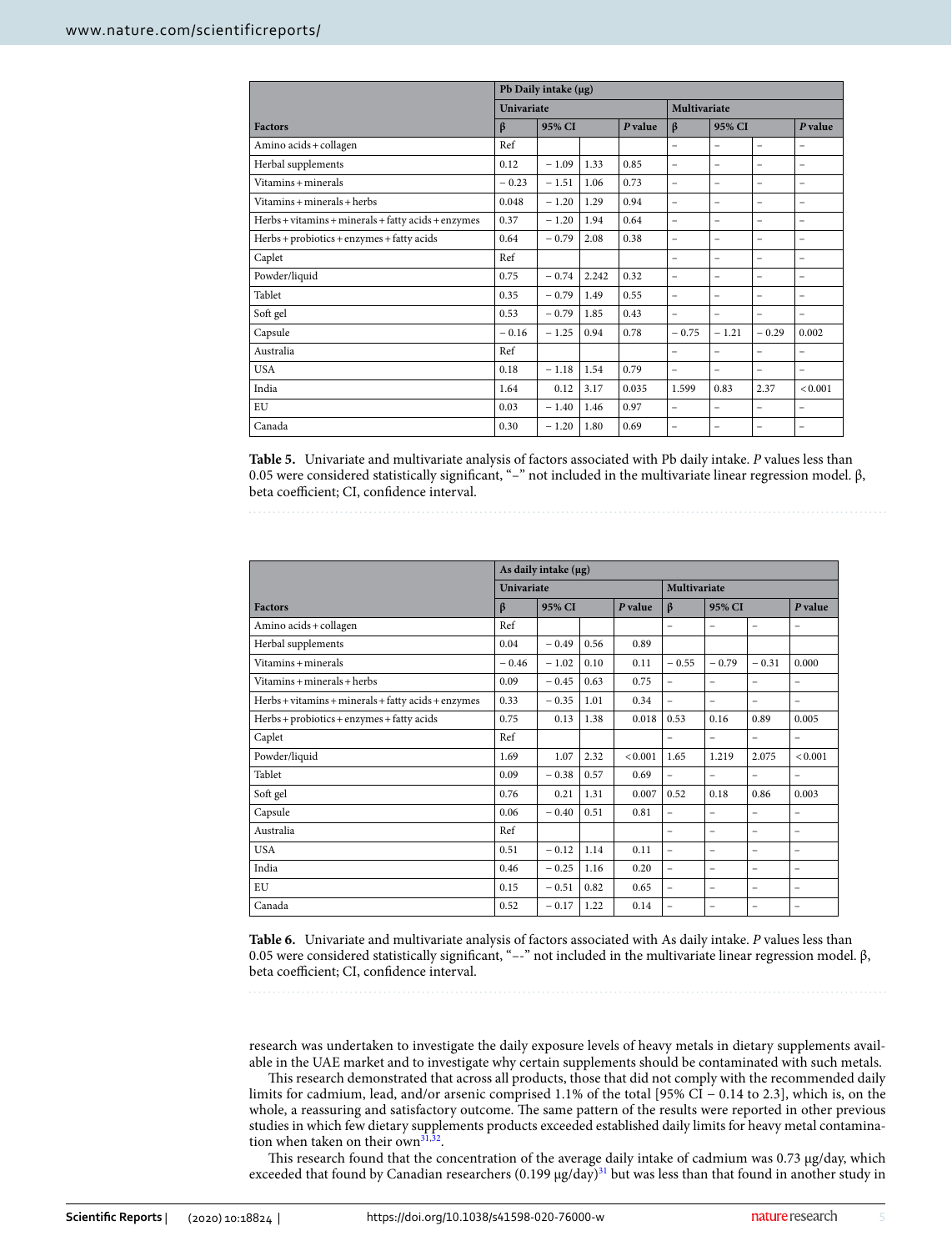the Emirates (0.83 μg/day)<sup>[32](#page-7-26)</sup>. This research found an estimated average daily arsenic intake of 0.67 μg/day, far below the results in the Canadian study (21.7  $\mu$ g/day)<sup>[31](#page-7-25)</sup> and in another study in the Emirates (0.92  $\mu$ g/day)<sup>[32](#page-7-26)</sup>. For lead, this research found an average daily intake of 0.85 μg/day, comparable to that found in the Emirates research (0.88 μg/day) $^{32}$  $^{32}$  $^{32}$  but lower than that found in the Canadian research (1.49 μg/day) $^{31}$  $^{31}$  $^{31}$ .

The low levels of contamination of heavy metals in dietary supplements available in the UAE are attributable to the country's regulatory regime, in which health regulators and municipalities demand that all dietary supplements for sale in the UAE should be registered to ensure that they are safe, effective, and of good quality. Additionally, environmental controls and industrial hygiene have been improved so that it is less likely that the signs/symptoms of heavy metal poisoning are missed.

In this research, an exploration was undertaken of those factors that have a significant association with contaminated dietary supplements in terms of heavy metals to discover whether some dietary supplements available in the UAE represent a hazard to public health which could help the regulatory bodies in development of risk assessment module for dietary supplements products. Accordingly, dietary supplement formulations (categories) and dosage forms were significantly associated factors for dietary supplement contamination with heavy metal (Table [3](#page-2-1)).

It's worthy to note that multivariate linear regression analysis was used in this study to identify the significant risk factors for heavy metal contamination in dietary supplements.

This research demonstrated that dietary supplements containing fatty acids, enzymes, minerals, vitamins, and herbs and those containing fatty acids, enzymes, probiotics, and herbs had the greatest risk of being contaminated with cadmium (Table [4\)](#page-3-0). This may be because these products have a higher number of ingredients than other products have, or it may be attributable to the herbs that these products contain.

The outcomes of this research demonstrated that dietary supplements available in capsule form are less likely to be contaminated with lead, while supplements made in India had a high risk of being contaminated with lead (Table [5\)](#page-4-0).

There are a number of reasons that may influence the greater likelihood of heavy metals being found in Indian-made dietary supplements. First, heavy metals may have been deliberately added to the ingredients to promote supposed medicinal benefits; some Indian medical practitioners believe that the human body requires zinc, tin, silver, mercury, iron, gold, copper, and/or lead for proper functioning<sup>[33](#page-7-27)</sup>. Furthermore, certain Ayur-vedic preparations contain notable levels of arsenic, lead, and/or mercury<sup>[34,](#page-7-28)[35](#page-7-29)</sup>. In this medical tradition, some practitioners believe that metals/metalloids ought to be added to minerals for optimal health balance. Thus, when supplements from this tradition contain metals, these metals may have been added deliberately (once it has undergone traditional cleansing) and not because of contamination<sup>[36](#page-7-30)[,37](#page-8-0)</sup>.

The outcomes of this research have demonstrated that when a supplement contains minerals and vitamins, it is less likely to be contaminated with arsenic, but those made from powders, liquids, or soft gels, as well as those containing herbs, enzymes, probiotics and fatty acids, are more likely to be contaminated with arsenic (Table [6\)](#page-4-1).

These findings may be attributable to the fact that it is difficult to assure the quality of herbal medicinal products, as the finished product contains a large number of unidentified chemical elements, and generally, the specific bioactive components are not known<sup>[38](#page-8-1)</sup>. Additionally, there is often no standardized process for harvesting or processing raw materials; thus, different batches of dietary supplements can vary significantly, which makes it difficult to produce an overall assessment of safety and/or efficacy<sup>[31](#page-7-25)</sup>.

#### **Conclusion**

Although the dietary supplements available in the UAE have low levels of heavy metal contamination, numerous individuals are consuming a number of different dietary supplements every day and thereby may experience a cumulative level of toxic exposure. Dietary supplements formulations (Categories), dosage forms and country of origin are strong determents of heavy metal contamination in dietary supplements products. Therefore, it is imperative to include these factors to develop a risk assessment module for dietary supplements products on regulatory level to ensure the quality and safety of dietary supplements products.

#### **Methods**

**Sample calculation (sampling method).** Local business directories were examined to identify the various outlets selling dietary supplements in the UAE, specifically pharmacies, para-pharmacies, and nutrition/ healthcare shops. In total, 1500 were noted, and an Excel spreadsheet was used to create a sampling framework containing the names, locations, emails and telephone numbers of these businesses. We then created the study sample by using a simple random selection method, choosing businesses on the basis of their ID numbers, which were layered according to location and type of business. A random selection from each chosen premise was made for a package of each dietary supplement meant to be taken orally, regardless of the country in which it was manufactured. The selection criteria for dietary supplement products was based on UAE, Dubai municipality Health and Safety Department definition as: any product intended to complement the diet and that include one or a combination of dietary ingredients, e.g., amino acids, herbs/botanicals, minerals, or vitamins (except for tobacco).

To obviate any problems with sample duplication and to allow tracking, all items were given a code reference number. These details were recorded for each sample: name of product, name brand, category of item, subcategory of item, batch number, barcode, size/volume, dosage form, recommended dosages, country of origin/ manufacturer, and from where in each outlet the product was selected. If we found that a product was duplicated between two or more premises (i.e., a product with the same name, manufacturer, size/volume, barcode, and formulation), whichever sample that was selected first was used for testing, and the other products were returned. Any products with the same name but with different manufacturers or formulations (e.g., tablets/capsules) were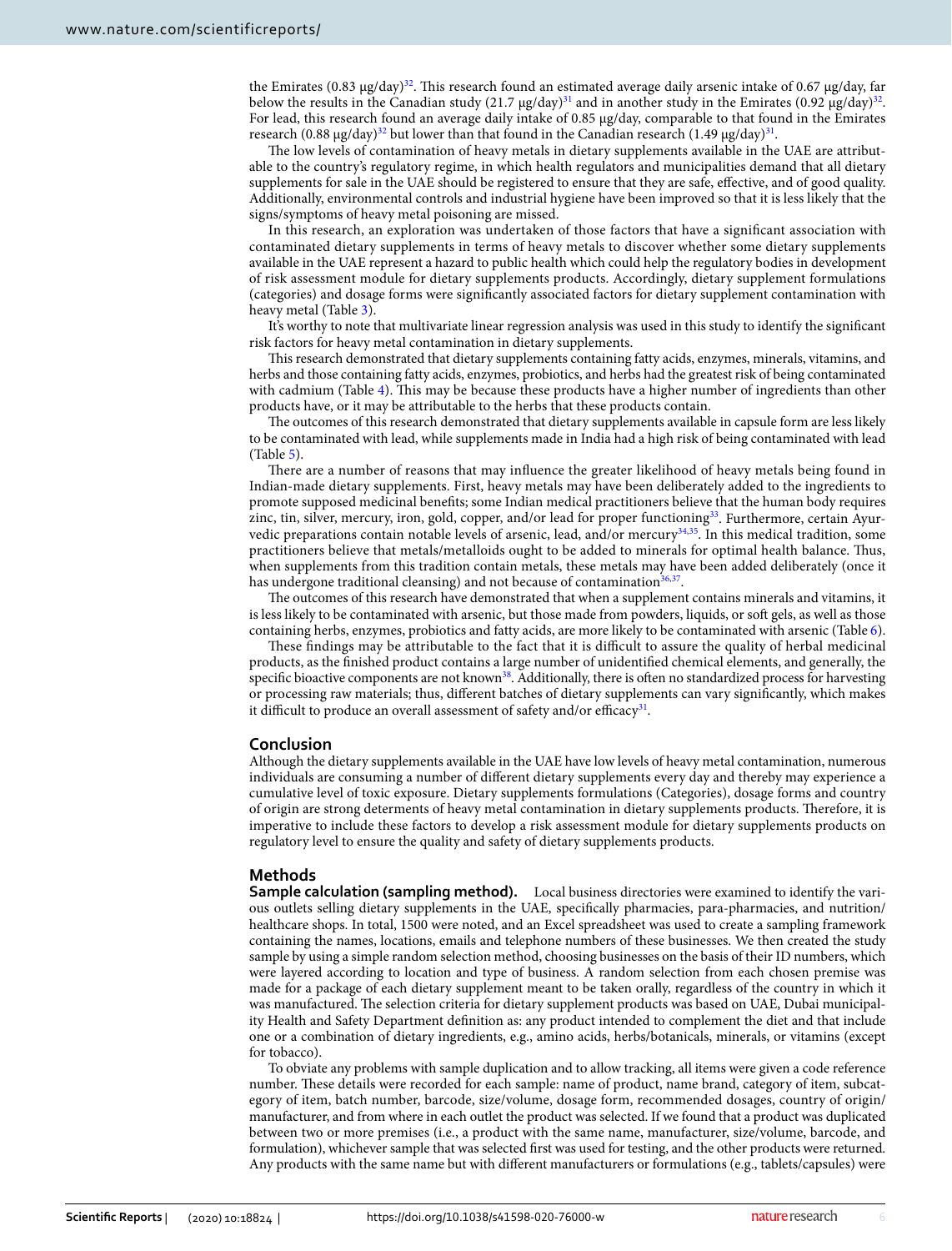regarded as individual products, and both went into the testing. Each product was sent to the laboratory to be tested on the day they were selected.

**Instrumentation and acquisition conditions.** The presence of heavy metals was detected through the use of inductively coupled plasma mass spectrometry (ICP-MS, AGILENT, MODEL-7700X, YEAR—2011). The samples were prepared using microwave acid digestion (CEM, US, MODEL-MARS 5, YEAR—2011). They subsequently underwent multi-element determination through the use of collision/reaction cell (ICP-MS) in which helium (He) collision gases were employed to eliminate spectral interferences. The same method was then employed to measure all samples and elements in standard mode. During the process of evaluation and washout, an integrated sample introduction system (ISIS) was employed at a 0.1 rps pump speed. This reduced the quantity of matrix at the interface and enhanced the throughput of the sample. A standard sample introduction system that consisted of a quartz spray chamber, MicroMist glass concentric nebulizer, nickel interface cones, and a quartz torch with a 2.5-mm i.d. injector was utilized to configure the 7700 $\times$ ICP-MS $^{39}$  $^{39}$  $^{39}$ .

**Preparation of test portions.** Tablets were crushed with a mortar and pestle. The crushed tablets were mixed thoroughly, and the whole oil capsules were digested. Containers of liquids were shaken vigorously before opening the container.

**Sample preparations.** Approximately  $1.0 \pm 0.1$  g of a homogeneous sample was added to  $6 + 2 + 2$  mL + 0.25 mL of a Suprapur nitric acid + hydrogen peroxide + hydrochloric acid + ISTD solution using a glass volumetric pipette and a micropipette in sealed clean Teflon microwave digestion vessels, and the sample was digested at 180 °C with a 10-min holding time. The solutions were diluted to a final volume of 50 mL with deionized water. Each solution was filtered through a 0.45 µm nylon filter, as required. The resultant solutions were subjected to elemental analysis by ICP-MS, and blank, duplicate, and spike samples were run for each digestion cycle.

**Calibration standards and internal standard.** Calibration standards (0.2–50 µg/L) for As, Cd and Pb were prepared from 1000 µg/L single element standards (source: Supelco). An ISTD solution (50 µg/L) containing 100 µg/L of Sc, Rh, In and Ge was also prepared from a mixed element standard (source: Agilent). Calibration standards and ISTDs were prepared to match the acid content of the sample solutions. The ISTD solution was added to the sample using a calibrated micropipette.

**Validation methodology for quantitative procedures.** The detection and quantification limits obtained using this method were 2 µg/L and 10 µg/L, respectively. Accurate spike recovery (between 80 and 120% of the spike value) was demonstrated for the quantitative procedures for the mean of 6 samples spiked at concentrations ranging from LOQ to medium and high levels of the calibration concentrations for each target element. In this validation procedure, we used 2.5 ppb, 250 ppb and 4000 ppb spikes of dietary supplement (external) samples that were prepared and analysed every 3 spike levels. Repeatability was demonstrated by external precision, and no more than a 20% RSD was found for 6 separate samples spiked at the indicated levels.

**Quality control and Quality Assurance (QC/QA) procedures.** QC/QA procedures were undertaken during the course of developing the method. As a reagent blank, a sample blank spike was created for every digestion level, with a matrix spike being created every 15 samples. For intermediate standard checks, a standard solution was run following the linearity to verify the calibration curve employing an identical standard solution. Internal quality control standards (IQCs) were prepared from a variety of lot numbers and concentrations that were not incorporated in the linearity curve. Across the run, following every 10 to 15 samples, analysis of a calibration verification solution was undertaken. This must be done to measure system suitability. The following acceptance criteria were set:

- The reagent blank should be below the method detection limit;
- There should be less than a 20% relative difference between standards and duplicates;
- The sample blank spike/matrix spike percentage recovery should be between 70 and 120%; and for the intermediate check standard solution, the recovery percentage should fall between 80 and 120%.

**Limit of quantification (LOQ) and results reporting.** The limit of quantification (LOQ) for the instrument is 50 μg/g for lead and arsenic and 10 μg/g for cadmium. For the assessment of reproducibility, all specimens containing any relevant metals when first tested underwent repeat testing. Additionally, retesting was undertaken with 10 randomly selected samples that had shown no signs of heavy metals. The acceptable daily intake (ADI) value was copied from the guidance of the American Herbal Products Association, which in turn is derived from the protocols of a number of national/international bodies<sup>[40](#page-8-3)</sup>.

**Ethical considerations.** Approval for the study was obtained from the Institutional Review Board of An-Najah National University (ref Phd/2/20/14).

**Statistical analysis.** Data analysis was undertaken employing SPSS version 24 Chicago, IL, US. The qualitative variables were summarized using frequencies and percentages. With every product, the test concentration of the metal ( $\mu$ g/g) and the manufacturer's advised daily adult dose (g) were used to estimate how much of each metal would be ingested daily. We calculated the mean, median, and standard deviation for the daily consump-

7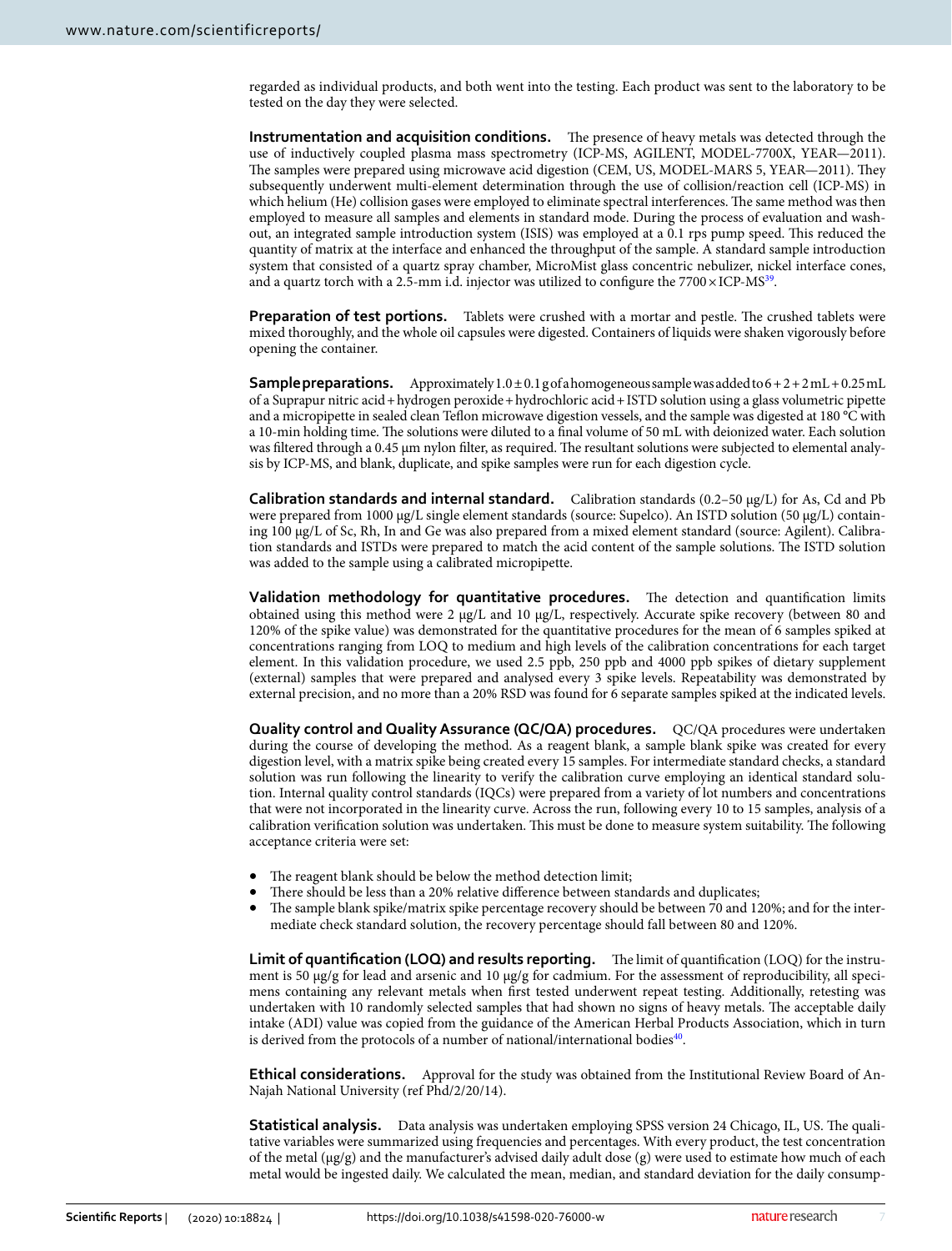tion for each metal. One-way ANOVA and their nonparametric versions were employed to test the average daily intake of heavy metals for various groups. To explore the factors linked to dietary supplements being contaminated with heavy metals, univariate and multivariate linear regression models were employed. The criteria for a decision having statistical significance were a P value < 0.05 and a 95% confidence interval.

#### **Data availability**

Data is available from the corresponding author upon reasonable request.

Received: 18 April 2020; Accepted: 22 October 2020

#### **References**

- <span id="page-7-0"></span>1. Consumer Products Safety Section (CPSS). Health Supplements Registration Procedures. DM-PH&SD-P5-TG2 (Public Health & Safety Department, San Francisco, 2016).
- <span id="page-7-1"></span>2. Cohen, P. A. Assessing supplement safety—the FDA's controversial proposal. N. Engl. J. Med. **366**, 389–391 (2012).
- <span id="page-7-2"></span> 3. Ernst, E. Prevalence of use of complementary/alternative medicine: a systematic review. Bull. World Health Organ. **78**, 252–257 (2000).
- <span id="page-7-3"></span> 4. Thomas, K. J., Nicholl, J. P. & Coleman, P. Use and expenditure on complementary medicine in England: a population based survey. Complement. Ther. Med. **9**, 2–11 (2001).
- <span id="page-7-4"></span>5. Garvey, G. J., Hahn, G., Lee, R. V. & Harbison, R. D. Heavy metal hazards of Asian traditional remedies. Int. J. Environ. Health Res. **11**, 63–71 (2001).
- <span id="page-7-5"></span>6. Ernst, E. Harmless herbs? A review of the recent literature. Am. J. Med. **104**, 170–178 (1998).
- <span id="page-7-6"></span> 7. Olujohungbe, A., Fields, P. A., Sandford, A. F. & Hoffbrand, A. V. Heavy metal intoxication from homeopathic and herbal remedies. Postgrad. Med. J. **70**, 764 (1994).
- 8. Dunbabin, D. W., Tallis, G. A., Popplewell, P. Y. & Lee, R. A. Lead poisoning from Indian herbal medicine (Ayurveda). Med. J. Aust. **157**, 835–836 (1992).
- 9. Kákosy, T., Hudák, A. & Náray, M. Lead intoxication epidemic caused by ingestion of contaminated ground paprika. J. Toxicol. Clin. Toxicol. **34**, 507–511 (1996).
- <span id="page-7-7"></span> 10. Markowitz, S. B. et al. Lead poisoning due to hai ge fen. The porphyrin content of individual erythrocytes. JAMA **271**, 932–934 (1994).
- <span id="page-7-8"></span> 11. Shaw, D., Leon, C., Kolev, S. & Murray, V. Traditional remedies and food supplements. A 5-year toxicological study (1991–1995). Drug Saf. **17**, 342–356 (1997).
- <span id="page-7-9"></span> 12. Ernst, E. & Coon, J. T. Heavy metals in traditional Chinese medicines: a systematic review. Clin. Pharmacol. Ther. **70**, 497–504 (2001).
- <span id="page-7-10"></span>13. Ko, R. J. Adulterants in Asian patent medicines. N. Engl. J. Med. **339**, 847 (1998).
- <span id="page-7-11"></span> 14. Koh, H. L. & Woo, S. O. Chinese proprietary medicine in Singapore: regulatory control of toxic heavy metals and undeclared drugs. Drug Saf. **23**, 351–362 (2000).
- <span id="page-7-12"></span> 15. García-Rico, L., Leyva-Perez, J. & Jara-Marini, M. E. Content and daily intake of copper, zinc, lead, cadmium, and mercury from dietary supplements in Mexico. Food Chem. Toxicol. **45**, 1599–1605 (2007).
- 16. Kauffman, J. F. et al. Lead in pharmaceutical products and dietary supplements. Regul. Toxicol. Pharmacol. **48**, 128–134 (2007). 17. Ang, H. H. Lead contamination in Eugenia dyeriana herbal preparations from different commercial sources in Malaysia. Food
- Chem. Toxicol. **46**, 1969–1975 (2008).
- <span id="page-7-13"></span> 18. Ikem, A. & Egiebor, N. Assessment of trace elements in canned fishes (Mackerel, Tuna, Salmon, Sardines and Herrings) marketed in Georgia and Alabama (United States of America). J. Food Compos. Anal. **18**, 771–787 (2005).
- <span id="page-7-14"></span>19. Obeid, P. J. et al. Determination and assessment of total mercury levels in local, frozen and canned fish in Lebanon. J. Environ. Sci. (China) **23**, 1564–1569 (2011).
- <span id="page-7-15"></span> 20. Kitchin, K. T. & Conolly, R. Arsenic-induced carcinogenesis–oxidative stress as a possible mode of action and future research needs for more biologically based risk assessment. Chem. Res. Toxicol. **23**, 327–335 (2010).
- <span id="page-7-16"></span> 21. Rahman, A. et al. Arsenic exposure and risk of spontaneous abortion, stillbirth, and infant mortality. Epidemiology **21**, 797–804 (2010).
- <span id="page-7-17"></span>22. Hsieh, Y. C. et al. Significantly increased risk of carotid atherosclerosis with arsenic exposure and polymorphisms in arsenic metabolism genes. Environ. Res. **111**, 804–810 (2011).
- <span id="page-7-18"></span>23. Nordberg, G. Excursions of intake above ADI: case study on cadmium. Regul. Toxicol. Pharmacol. **30**, S57–S62 (1999).
- <span id="page-7-19"></span> 24. Tong, S., von Schirnding, Y. E. & Prapamontol, T. Environmental lead exposure: a public health problem of global dimensions. Bull. World Health Organ. **78**, 1068–1077 (2000).
- <span id="page-7-20"></span> 25. World Health Organization. Elemental Mercury and Inorganic Mercury Compounds: Human Health Aspects. Concise International Chemical Assessment Document 50 (WHO, Geneva, 2003).
- <span id="page-7-21"></span> 26. SFDA. The Saudi Food and Drug Authority Guide for Registering New Health Preparations and Supplements 9–25 (SFDA, Riyadh, 2014).
- <span id="page-7-22"></span> 27. Pawar, R. S. & Grundel, E. Overview of regulation of dietary supplements in the USA and issues of adulteration with phenethylamines (PEAs). Drug Test Anal. **9**, 500–517 (2017).
- <span id="page-7-23"></span>28. Marcus, D. M. Dietary supplements: what's in a name? What's in the bottle?. Drug Test Anal. **8**, 410–412 (2016).
- 29. Deldicque, L. & Francaux, M. Potential harmful effects of dietary supplements in sports medicine. Curr. Opin. Clin. Nutr. Metab. Care **19**, 439–445 (2016).
- <span id="page-7-24"></span> 30. Cohen, P. A., Maller, G., DeSouza, R. & Neal-Kababick, J. Presence of banned drugs in dietary supplements following FDA recalls. JAMA **312**, 1691–1693 (2014).
- <span id="page-7-25"></span> 31. Genuis, S. J., Schwalfenberg, G., Siy, A. K. & Rodushkin, I. Toxic element contamination of natural health products and pharmaceutical preparations. PLoS ONE **7**, e49676 (2012).
- <span id="page-7-26"></span> 32. Abdulla, N. M., Adam, B., Blair, I. & Oulhaj, A. Heavy metal content of herbal health supplement products in Dubai–UAE: a cross-sectional study. BMC Complement. Altern. Med. **19**, 276 (2019).
- <span id="page-7-27"></span>33. Zhu, Y. Chinese Materia Medica: Chemistry, Pharmacology and Applications (CRC Press, Cambridge, 1998).
- <span id="page-7-28"></span>34. Saper, R. B. et al. Lead, mercury, and arsenic in US- and Indian-manufactured Ayurvedic medicines sold via the Internet. JAMA **300**, 915–923 (2008).
- <span id="page-7-29"></span> 35. Sheerin, N. S., Monk, P. N., Aslam, M. & Thurston, H. Simultaneous exposure to lead, arsenic and mercury from Indian ethnic remedies. Br. J. Clin. Pract. **48**, 332–333 (1994).
- <span id="page-7-30"></span> 36. Martena, M. J. et al. Monitoring of mercury, arsenic, and lead in traditional Asian herbal preparations on the Dutch market and estimation of associated risks. Food Addit. Contam. Part A Chem. Anal. Control Expo. Risk Assess. **27**, 190–205 (2010).